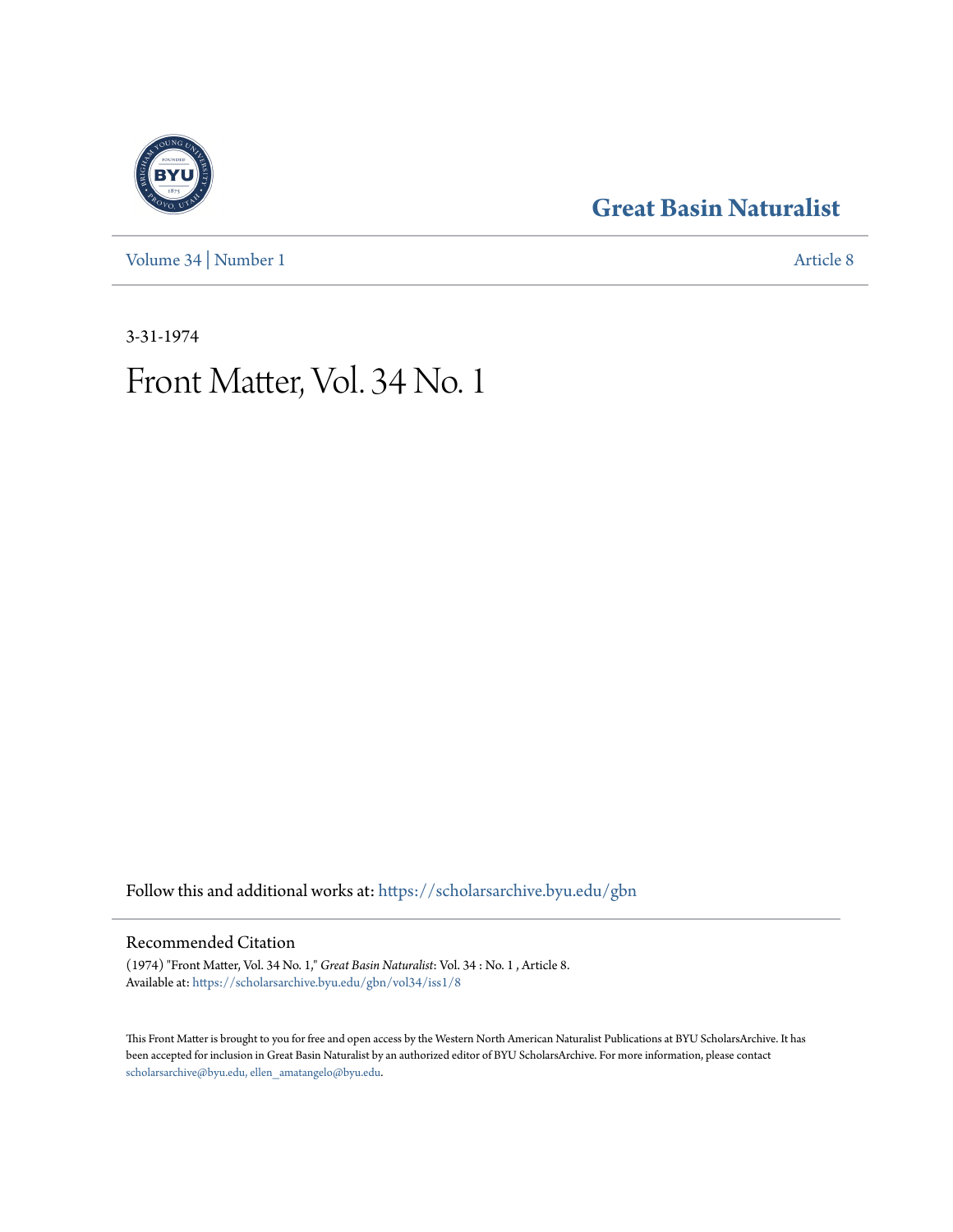Volume 34, No. 1 March 31, 1974

The

川悦 うま 57.3

**Great Basin** 

# **TELLGATION**



PUBLI HED BY B ICHAM YOUNG UNIVER ITY